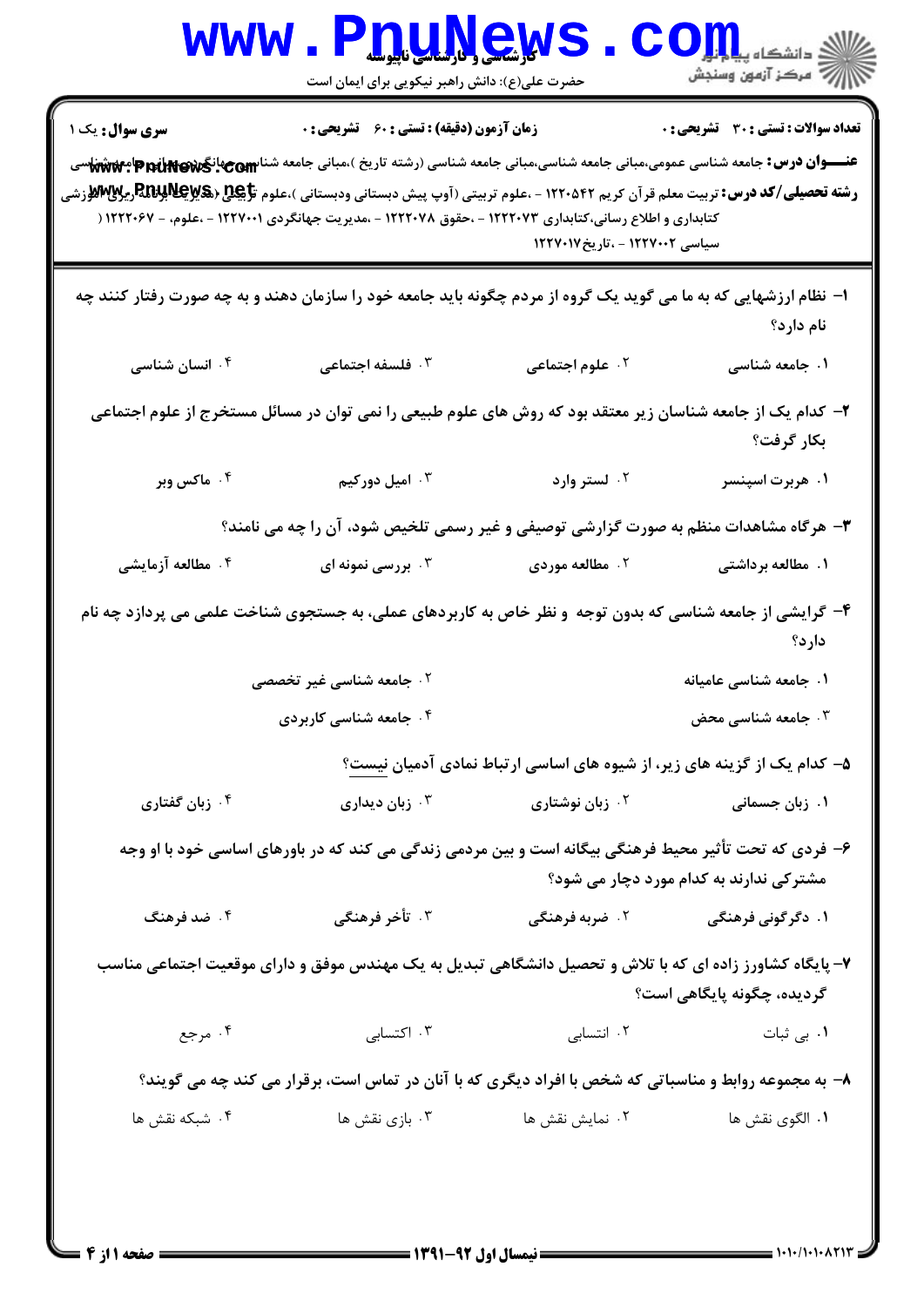WWW.PnuNews.com ||// مرکز آزمون وسنجش حضرت علی(ع): دانش راهبر نیکویی برای ایمان است **سری سوال : ۱ یک زمان آزمون (دقیقه) : تستی : 60 گشریحی: 0** تعداد سوالات : تستي : 30 - تشريحي : 0 عنـــوان درس: جامعه شناسی عمومی،مبانی جامعه شناسی،مبانی جامعه شناسی (رشته تاریخ )،مبانی جامعه شناس جهانگردی و این مشهد شناسی **رشته تحصیلی/کد درس:** تربیت معلم قرآن کریم ۱۲۲۰۵۴۲ - ،علوم تربیتی (آوپ پیش دبستانی ودبستانی )،علوم تاپکیچید (RnyNey ویWw لارزشی ) ۱۲۲۲۰۶۷ - ،کتابداری و اطلاع رسانی،کتابداری ۱۲۲۲۰۷۳ - ،حقوق ۱۲۲۲۰۷۸ - ،مدیریت جهانگردی ۱۲۲۷۰۰۱ - ،علوم سیاسی ۱۲۲۷۰۰۲ - ،تاریخ۱۲۲۷۰۱۷ ۹– این عبارت که ″ رفتار را تا حد وسیعی واکنشهای دیگران تعیین و مشخص می کند″ ، کدام مفهوم را به ذهن نزدیک می نمايد؟ ۰۴ دگړی مؤثر ۰۲ یویائے<sub>،</sub> خود ۰۱ خود آئينه سان ۰۳ دگری تعمیم بافته **۱۰** منش ملی کدام است؟ ۲. تجربه های گروهی مردم یک ملت ۰۱ شخصیت فرهنگی، اجتماعی یک ملت ۰۳ تجربه های فردی افراد یک ملت ۰۴ شخصیت بنیادین مردم یک ملت **۱۱- کدام یک از موارد زیر، نمونه ای از گروه های اختیاری است**؟ ۰۲ سربازان ارتش ۰۱ دانشجویان یک دانشگاه ۰۴ زندانیان یک زندان بزرگ ۰۳ بیماران یک بیمارستان روانی **۱۲- کدام یک از موارد زیر، یک ساخت رسمی نیست** ؟ ۰۱ دانشگاه ٢. صندوق قرض الحسنه يک اداره ۰۴ ا, تش ٠٣ سازمان ثبت احوال ۱۳- کدام دانشمند سعی کرده است بین شخصیت و رفتار فرد با وضعیت جسمانی وی ارتباط برقرار کند؟ ۰۴ رابرت مرتون ۰۳ ویلیام شلدون ۰۲ چارلز اسینسر ۰۱ زیگموند فروید ۱۴– هنگامی که یک نهاد در برآوردن یک نیاز معین دچار ناتوانی شود (مثلا خانواده ها در جامعه صنعتی، در اجتماعی کردن کودکان دچار مشکل شوند)، چه وضعیتی رخ می دهد؟ ۰۲ آن نهاد از بين مي رود ۰۱ نهاد دیگری تشکیل می شود ۴. دولت و مردم به آن نهاد کمک می کنند ۰۳ جابجائی کارکرد رخ می دهد ۱۵– کدام یک از گزینه های زیر از کارکردهای خاص نهاد خانواده است؟ ٠١. ايجاد همبستگى اجتماعى ۰۲ نظارت اجتماعی ۴. انتقال میراث فرهنگی ۰۳ تأمین امنیت اقتصادی ۱۶- عمده ترین دلیل طلاق و از هم پاشیدگی خانواده کدام است؟ ۰۱ توقعات برآورده نشده طرفين از يكديگر ۰۲ هزینه های سنگین زندگی در جوامع امروز ۰۳ دگر گونی در ساخت خانواده از گسترده به هسته ای ۰۴ دخالت خانواده های طرفین در زندگی زوجهای جوان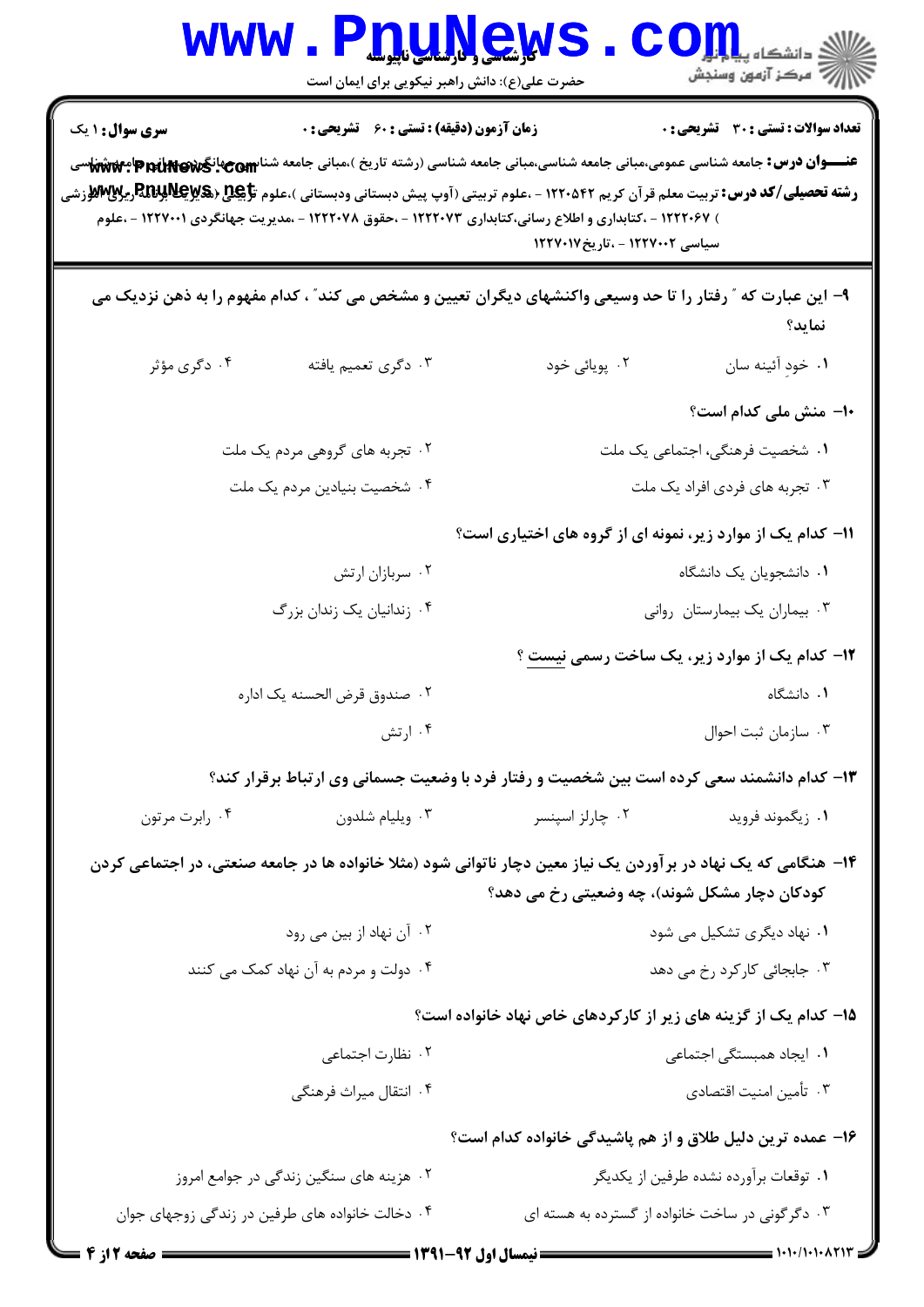|                                                                                                                                                                                                                                                                                                                                                                                                                         | www.P <u>nuMews</u><br>حضرت علی(ع): دانش راهبر نیکویی برای ایمان است     |                                                                    | الله دانشکاه پیام تول<br>الله مرکز آزمون وسنجش |  |  |  |
|-------------------------------------------------------------------------------------------------------------------------------------------------------------------------------------------------------------------------------------------------------------------------------------------------------------------------------------------------------------------------------------------------------------------------|--------------------------------------------------------------------------|--------------------------------------------------------------------|------------------------------------------------|--|--|--|
| <b>سری سوال : ۱ یک</b>                                                                                                                                                                                                                                                                                                                                                                                                  | <b>زمان آزمون (دقیقه) : تستی : 60 ٪ تشریحی : 0</b>                       |                                                                    | <b>تعداد سوالات : تستی : 30 ٪ تشریحی : 0</b>   |  |  |  |
| عنـــوان درس: جامعه شناسی عمومی،مبانی جامعه شناسی،مبانی جامعه شناسی (رشته تاریخ )،مبانی جامعه شناسی جهانگریکهای این میشناسی<br>.<br><b>رشته تحصیلی/کد درس:</b> تربیت معلم قرآن کریم ۱۲۲۰۵۴۲ - ،علوم تربیتی (آوپ پیش دبستانی ودبستانی )،علوم تاپکیل(Ray Ray وچیالا) اورچیلا)<br>) ۱۲۲۲۰۶۷ - ،کتابداری و اطلاع رسانی،کتابداری ۱۲۲۲۰۷۳ - ،حقوق ۱۲۲۲۰۷۸ - ،مدیریت جهانگردی ۱۲۲۷۰۰۱ - ،علوم<br>سیاسی ۱۲۲۷۰۰۲ - ،تاریخ۱۲۲۷۰۱۷ |                                                                          |                                                                    |                                                |  |  |  |
|                                                                                                                                                                                                                                                                                                                                                                                                                         |                                                                          | ۱۷– کدامیک از موارد زیر، یکی از کارکردهای پنهان آموزش و پرورش است؟ |                                                |  |  |  |
|                                                                                                                                                                                                                                                                                                                                                                                                                         | ۰۲ جمله سازی                                                             |                                                                    | ٠١ خواندن و نوشتن درسها                        |  |  |  |
|                                                                                                                                                                                                                                                                                                                                                                                                                         | ۰۴ يادگيري دستور زبان                                                    |                                                                    | ۰۳ آموزش ارزشها                                |  |  |  |
| ۱۸– هر گاه استاد موضوعی را طرح کرده و از دانشجویان بخواهد در جوانب موضوع به تفکر بپردازند و نکات تازه ای را کشف<br>کنند، از چه شیوه تدریسی استفاده کرده است؟                                                                                                                                                                                                                                                            |                                                                          |                                                                    |                                                |  |  |  |
| ۰۴ رهنمودي                                                                                                                                                                                                                                                                                                                                                                                                              | ۰۳ خلافانه                                                               | ۰۲ دستوری                                                          | ۱. تجویزی                                      |  |  |  |
|                                                                                                                                                                                                                                                                                                                                                                                                                         |                                                                          |                                                                    | ۱۹– اجزای نظام سلامت عبار تند از:              |  |  |  |
|                                                                                                                                                                                                                                                                                                                                                                                                                         | ۰۲ پزشکان، بیمارستانها، پرستاران، بیماران                                |                                                                    | ٠١ پزشكان، پرستاران، بيماران                   |  |  |  |
|                                                                                                                                                                                                                                                                                                                                                                                                                         | ۰۴ پرستاران، بیماران ، نظام داروئی، پزشکان                               |                                                                    | ۰۳ بیمارستان ها، بیماران، پزشکان               |  |  |  |
|                                                                                                                                                                                                                                                                                                                                                                                                                         | ۲۰– از نظر کدام دیدگاه، تعریف بیماری با تغییر فرهنگ مردم تغییر می کند؟   |                                                                    |                                                |  |  |  |
| ۰۴ انگ زنی                                                                                                                                                                                                                                                                                                                                                                                                              | نش متقابل نمادين $\cdot$ "                                               |                                                                    | <b>۱.</b> کارکردگرائی مستخش داد. کشمکش         |  |  |  |
| ۲۱- ابزارها و روشهائی که برای وادار کردن افراد به انطباق آنها با انتظارات گروه معین یا کل جامعه بکار گرفته می شود چه نام<br>دارد؟                                                                                                                                                                                                                                                                                       |                                                                          |                                                                    |                                                |  |  |  |
| ۰۴ قوانين اجتماعي                                                                                                                                                                                                                                                                                                                                                                                                       | ۰۳ نظارت اجتماعی                                                         | ۰۲ ارزش اجتماعی                                                    | ۰۱ هنجار اجتماعي                               |  |  |  |
|                                                                                                                                                                                                                                                                                                                                                                                                                         | ۲۲- هنگامی که افراد در جامعه با هنجارهای متعارض مواجه شوند چه رخ می دهد؟ |                                                                    |                                                |  |  |  |
|                                                                                                                                                                                                                                                                                                                                                                                                                         |                                                                          | ۰۱ دچار تعارض در نقش و شخصیت و فروپاشی می شوند                     |                                                |  |  |  |
|                                                                                                                                                                                                                                                                                                                                                                                                                         |                                                                          |                                                                    | ۰۲ دچار تضاد نقش و پاشیدگی منش ملی می شوند     |  |  |  |
|                                                                                                                                                                                                                                                                                                                                                                                                                         | ۰۳ دست به انتخاب هنجارهای مهمتر از نظر خودشان می زنند                    |                                                                    |                                                |  |  |  |
|                                                                                                                                                                                                                                                                                                                                                                                                                         |                                                                          |                                                                    | ۰۴ دست به نوآوری و ایجاد هنجارهای جدید می زنند |  |  |  |
| <b>۲۳</b> – کدام یک از موارد زیر، از خصوصیات نهادهای اجتماعی ِ نیست ؟                                                                                                                                                                                                                                                                                                                                                   |                                                                          |                                                                    |                                                |  |  |  |
| ٠١. ارضاى نيازهاى اجتماعي معين به عنوان اولين هدف هر نهاد                                                                                                                                                                                                                                                                                                                                                               |                                                                          |                                                                    |                                                |  |  |  |
| ۰۲ تغییر ناپذیری و عدم انعطاف نهادها در ارتباط با یکدیگر                                                                                                                                                                                                                                                                                                                                                                |                                                                          |                                                                    |                                                |  |  |  |
| ۰۳ گستردگی بنیان های اجتماعی نهادها در پهنه عمده ای از جامعه                                                                                                                                                                                                                                                                                                                                                            |                                                                          |                                                                    |                                                |  |  |  |
|                                                                                                                                                                                                                                                                                                                                                                                                                         |                                                                          | ۰۴ پذیرش آرمان های یک نهاد توسط بخش عظیمی از اعضای جامعه           |                                                |  |  |  |